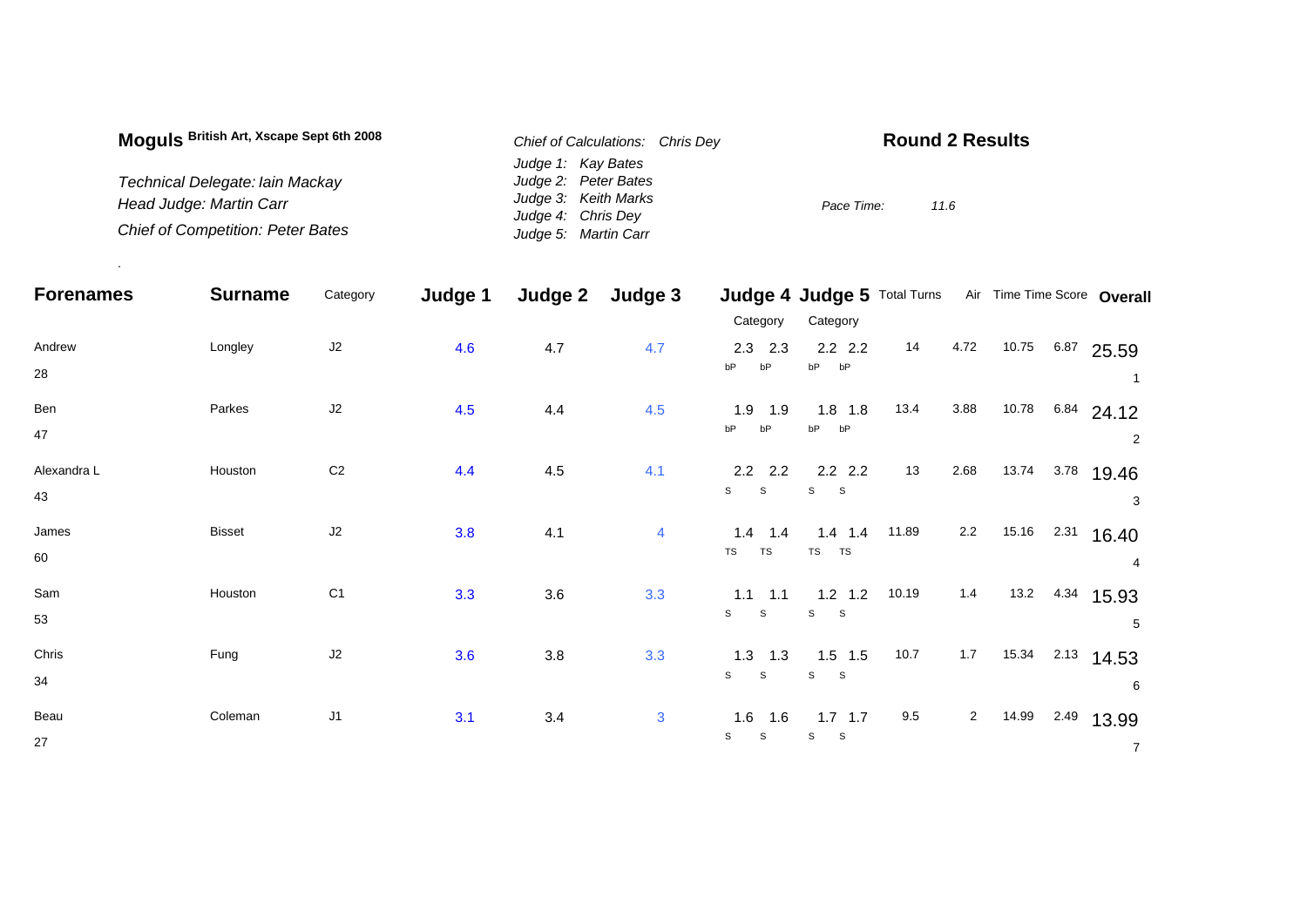| <b>Forenames</b> | <b>Surname</b> | Category       | Judge 1 | Judge 2 | Judge 3 |                    | Judge 4 Judge 5 Total Turns |     |      |       |      | Air Time Time Score Overall |
|------------------|----------------|----------------|---------|---------|---------|--------------------|-----------------------------|-----|------|-------|------|-----------------------------|
|                  |                |                |         |         |         | Category           | Category                    |     |      |       |      |                             |
| Marcus           | Haywood        | C <sub>2</sub> | 2.2     | 2.4     | 2.4     | 0.9<br>0.9         | $0.9\quad0.9$               |     | 1.02 | 15.05 | 2.43 | 10.45                       |
| 35               |                |                |         |         |         |                    | $T$ T                       |     |      |       |      | 8                           |
| Gracie           | Lake           | J2             | 2.9     | 2.7     | 2.9     | 0.8<br>0.8         | $0.9\quad0.9$               | 8.5 | 1.02 | 17.18 | 0.22 | 9.74                        |
| 36               |                |                |         |         |         | S.<br>$\mathbf{s}$ | S S                         |     |      |       |      | 9                           |
| James            | Hobson         | C <sub>1</sub> |         | 1.3     | 1.1     | 1.2<br>$-1.2$      | $1.1$ 1.1                   | 3.4 | 1.4  | 21.2  | 0    | 4.80                        |
| 48               |                |                |         |         |         | S.<br>$^{\circ}$ S | S S                         |     |      |       |      | 10                          |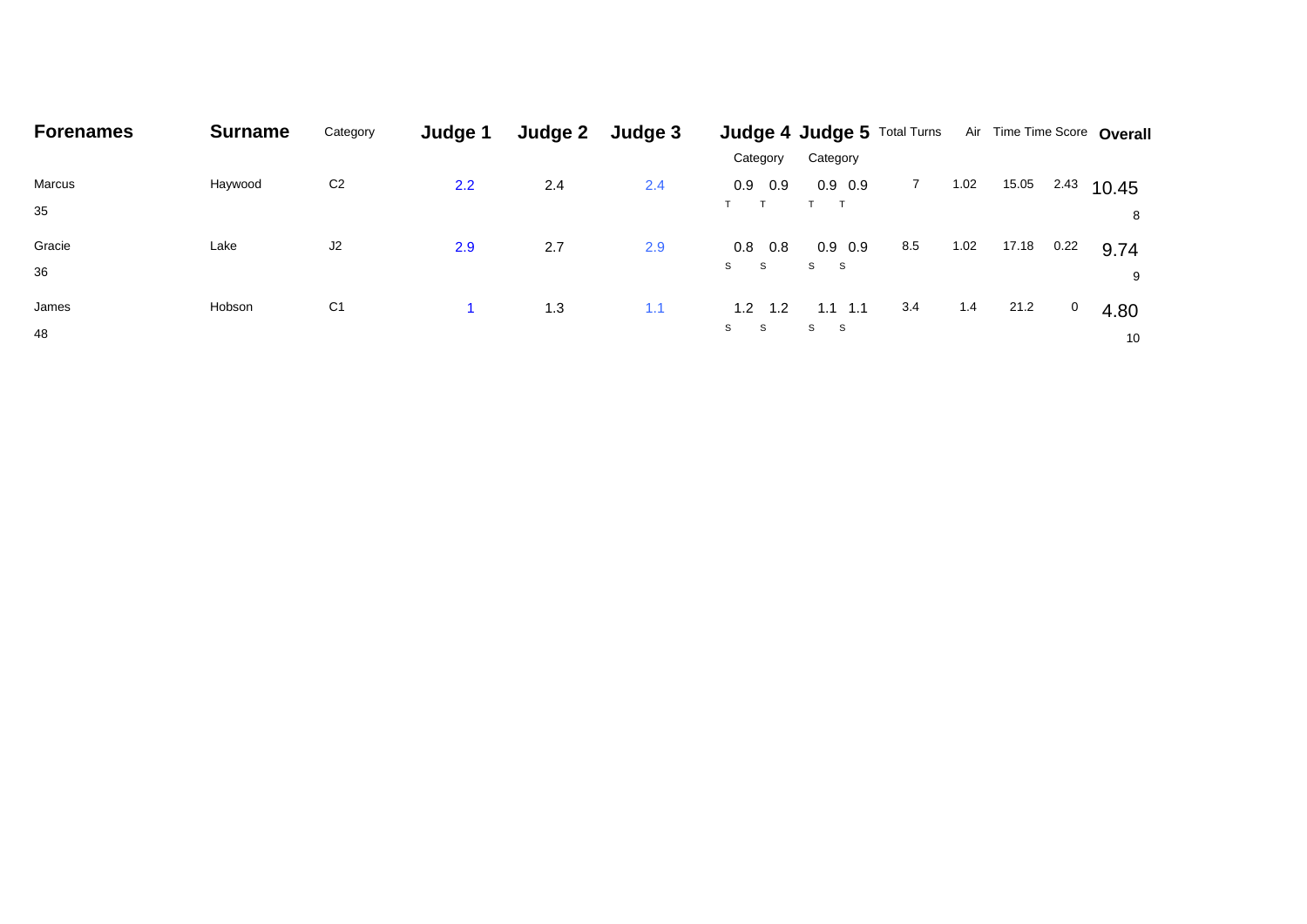| Moguls British Art, Xscape Sept 6th 2008 | Chief of Calculations: Chris Dev           | <b>Round 1 Results</b> |  |  |  |  |
|------------------------------------------|--------------------------------------------|------------------------|--|--|--|--|
| Technical Delegate: Iain Mackay          | Judge 1: Kay Bates<br>Judge 2: Peter Bates |                        |  |  |  |  |
| Head Judge: Martin Carr                  | Judge 3: Keith Marks<br>Judge 4: Chris Dey |                        |  |  |  |  |
| <b>Chief of Competition: Peter Bates</b> | Judge 5: Martin Carr                       | Pace Time:<br>11.6     |  |  |  |  |

| <b>Names</b>      |               | Category       |     | Turns J1-3 |     | <b>Air J4-5</b>                          |                                | Total Turns and Air |                | Time in Sec and Scor |      | <b>Overall</b> |                |
|-------------------|---------------|----------------|-----|------------|-----|------------------------------------------|--------------------------------|---------------------|----------------|----------------------|------|----------------|----------------|
|                   |               | Jump Categor   |     |            |     |                                          |                                |                     |                |                      |      |                |                |
| Ben<br>47         | Parkes        | J2             | 4.9 | 4.9        | 4.9 | 2.1<br>2.1<br>bP<br>bP                   | $2.1$ 2.1<br>bP<br>bP          | 14.7                | 4.4            | 10.98                | 6.64 | 25.74          | $\overline{1}$ |
| Andrew<br>28      | Longley       | J2             | 4.6 | 4.6        | 4.6 | 2.3<br>2.3<br>bP<br>bP                   | $2.2$ 2.2<br>bP<br>bP          | 13.8                | 4.72           | 11.73                | 5.86 | 24.38          | $\overline{2}$ |
| Alexandra L<br>43 | Houston       | C <sub>2</sub> | 3.9 | 4.3        | 4   | $2.2$ 2.2<br>S<br>S                      | $2.3$ 2.3<br>S<br>S            | 12.2                | 2.74           | 14.01                | 3.5  | 18.44          | $\mathbf{3}$   |
| Beau<br>27        | Coleman       | J1             | 3.8 | 3.4        | 3.4 | $1.8$ 1.8<br>$\mathsf{s}$<br>$\mathsf s$ | $1.7$ 1.7<br>s<br>S            | 10.6                | 2.12           | 15.16                | 2.31 | 15.03          | 4              |
| Sam<br>53         | Houston       | C <sub>1</sub> | 3.7 | 3.5        | 3.5 | $0.6$ 0.6<br>$\mathbb S$<br>S            | $0.7\ 0.7$<br>S<br>-S          | 10.7                | 0.78           | 13.96                | 3.55 | 15.03          | 5              |
| James<br>60       | <b>Bisset</b> | J2             | 3   | 3.6        | 3.6 | 0.8<br>0.8<br>TS<br>TS                   | $0.9$ 0.9<br>TS<br><b>TS</b>   | 10.19               | 1.34           | 14.58                | 2.91 | 14.44          | 6              |
| Chris<br>34       | Fung          | $\sf J2$       | 3.4 | 3.8        | 3.2 | $1.7$ 1.7<br>$\mathsf{s}$<br>$\mathsf S$ | $1.6$ 1.6<br>s<br>$\mathbf{s}$ | 10.39               | $\overline{a}$ | 16.2                 | 1.24 | 13.63          | $\overline{7}$ |
| Marcus<br>35      | Haywood       | C <sub>2</sub> | 3.2 | 3.2        | 3   | $0.8$ 0.8<br>T<br>T                      | $0.8\ 0.8$<br>T<br>T           | 9.4                 | 0.9            | 14.62                | 2.87 | 13.17          | 8              |
| Gracie<br>36      | Lake          | J2             | 3.7 | 3.2        | 3.2 | $1.4$ 1.4<br>$\mathbb S$<br>$\mathbb S$  | $1.3$ 1.3<br>S<br>$\mathbf{s}$ | 10.1                | 1.64           | 16.64                | 0.78 | 12.52          | 9              |